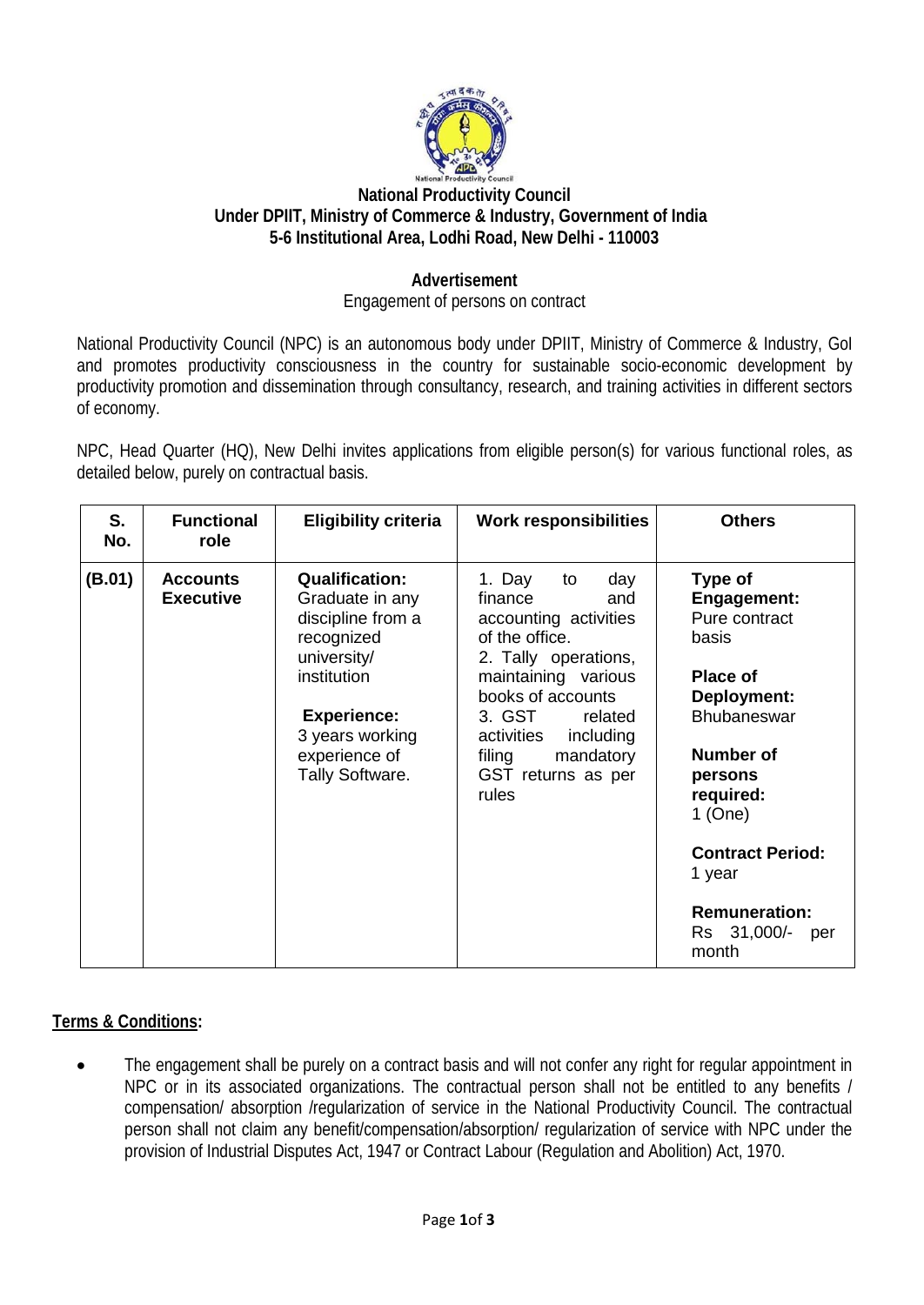## • **Working Hours, Travelling and Daily Allowance, Leave etc.**

The contractual person shall be governed as per applicable provisions of NPC for this assignment.

#### • **General Conditions**

- In case the performance of the contractual person is not satisfactory, or she/he fails to perform/carry out the functions entrusted or otherwise, or she/he is found in-disciplined or wanting, NPC may terminate the contract at any time without giving any notice and also without assigning any reason thereof.
- The contractual person shall be required to produce original documents and certificates in support of her/his age, qualification and experience at the time of joining failing which her/his offer of engagement shall stand withdrawn.
- Only shortlisted candidates will be called for interview/personal discussion.
- NPC reserves the right to cancel or withdraw this advertisement at any time without assigning any reason whatsoever.

Application can be submitted by sending application as per **Annex-AF** along with self-attested copy of all requisite documents and latest photo via email to [ed-admin@npcindia.gov.ino](mailto:ed-admin@npcindia.gov.in)n or before **03/04/2022 by 03:00 pm**.

In the subject of the email, code number of the post applied for, should invariably be mentioned (B.01). **Incomplete applications as well as applications without self-attested copies of documents will be rejected**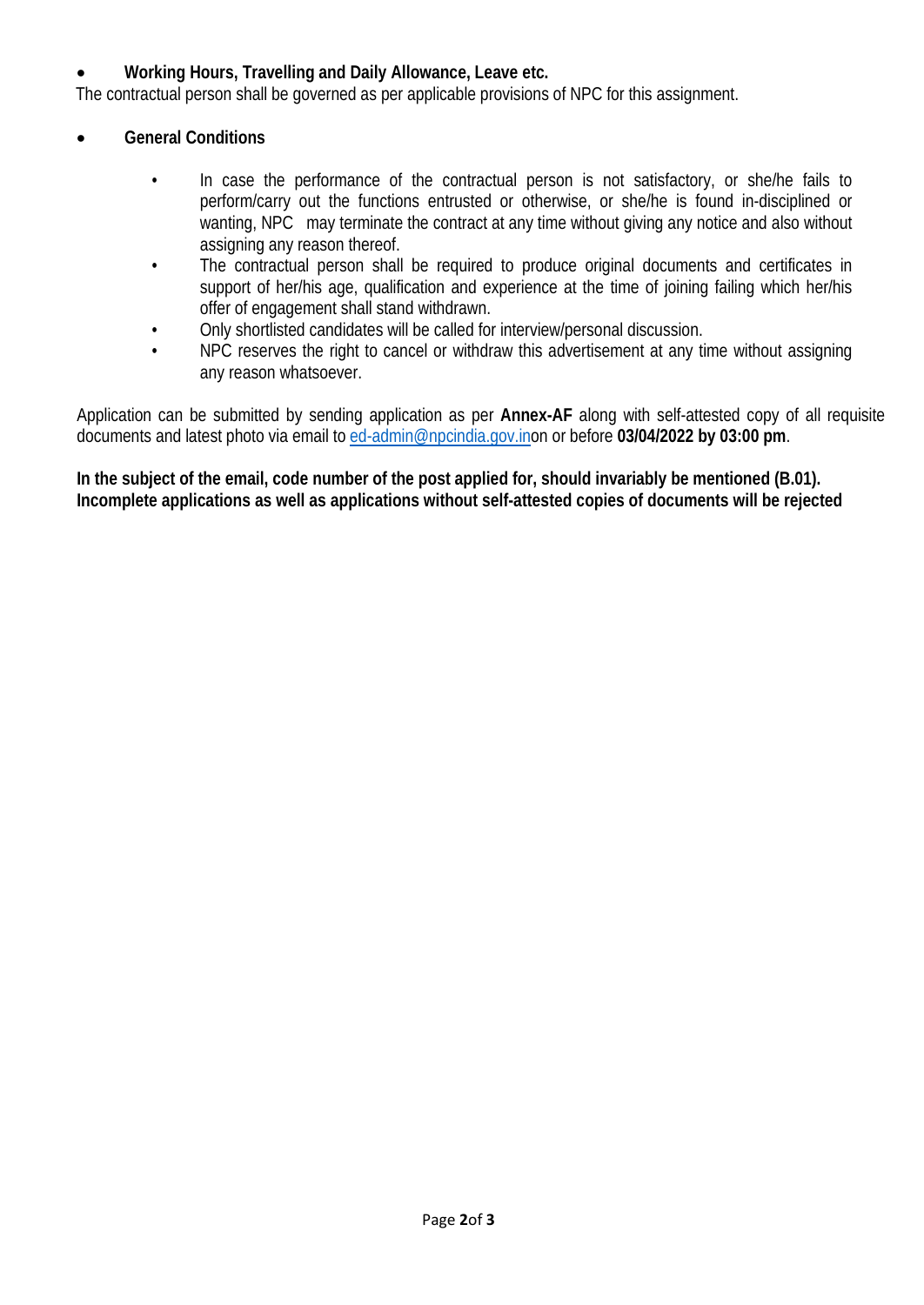#### **Application for engagement as contractual person in NPC**

| Name                                                                                                                                        |                                                          |
|---------------------------------------------------------------------------------------------------------------------------------------------|----------------------------------------------------------|
| Mother's/Father's/Husband's Name                                                                                                            |                                                          |
| Date of Birth<br>(Self-attested copy of proof of date of birth to be<br>enclosed)                                                           |                                                          |
| <b>Address for Correspondence</b>                                                                                                           |                                                          |
| <b>Permanent Address</b>                                                                                                                    |                                                          |
| <b>AADHAR No.</b><br>(Self-attested copy to be enclosed)                                                                                    |                                                          |
| <b>Contact No./Nos.</b>                                                                                                                     |                                                          |
| Email ID                                                                                                                                    |                                                          |
| Post applied for                                                                                                                            |                                                          |
| <b>Educational/Technical Qualification (s)</b><br>(Documents should be self-attested as true copy)                                          |                                                          |
| <b>Details</b><br>experience<br><sub>of</sub><br>be<br>to<br>in proforma appended as<br>attached<br>"APPENDIX"                              | Duly filled<br>proforma<br>"APPENDIX"<br>İS<br>attached. |
| Date of retirement and name of the office<br>where the officer was last working. Enclose<br>the copy of PPO.<br>(In case of retired person) |                                                          |
| Any other relevant information (use a separate<br>sheet, if necessary)                                                                      |                                                          |

The information furnished above is true to the best of my knowledge and belief. I have carefully read the terms and conditions mentioned in the advertisement done by NPC and they are acceptable by me. I certify that no disciplinary proceedings are pending against me, as on date. I also state that I have disclosed all material facts.

Date: **Signature** of the Applicant